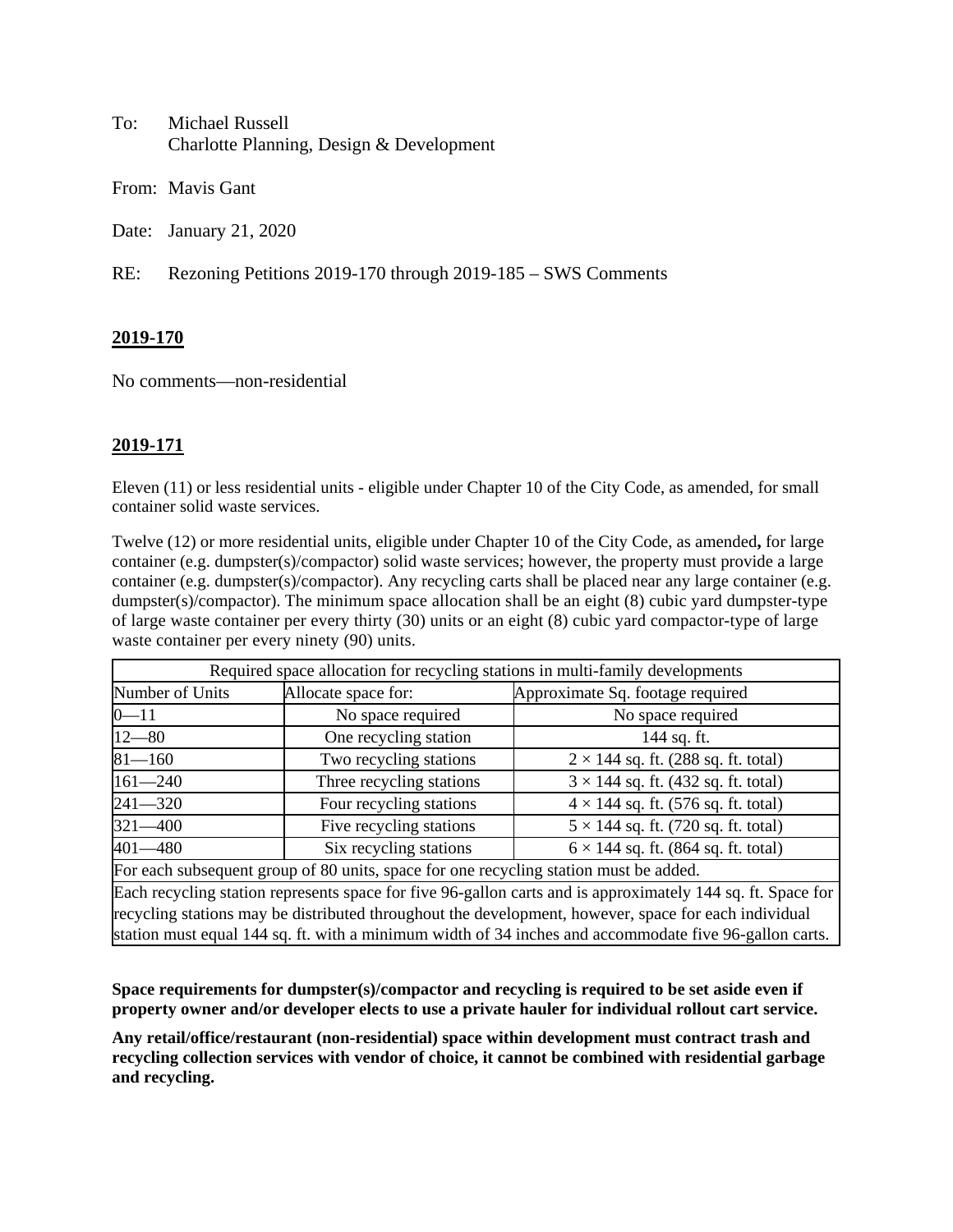# **2019-172**

Eleven (11) or less residential units - eligible under Chapter 10 of the City Code, as amended, for small container solid waste services.

Twelve (12) or more residential units, eligible under Chapter 10 of the City Code, as amended**,** for large container (e.g. dumpster(s)/compactor) solid waste services; however, the property must provide a large container (e.g. dumpster(s)/compactor). Any recycling carts shall be placed near any large container (e.g. dumpster(s)/compactor). The minimum space allocation shall be an eight (8) cubic yard dumpster-type of large waste container per every thirty (30) units or an eight (8) cubic yard compactor-type of large waste container per every ninety (90) units.

| Required space allocation for recycling stations in multi-family developments         |                          |                                            |  |
|---------------------------------------------------------------------------------------|--------------------------|--------------------------------------------|--|
| Number of Units                                                                       | Allocate space for:      | Approximate Sq. footage required           |  |
| $0 - 11$                                                                              | No space required        | No space required                          |  |
| $12 - 80$                                                                             | One recycling station    | 144 sq. ft.                                |  |
| $81 - 160$                                                                            | Two recycling stations   | $2 \times 144$ sq. ft. (288 sq. ft. total) |  |
| $161 - 240$                                                                           | Three recycling stations | $3 \times 144$ sq. ft. (432 sq. ft. total) |  |
| $241 - 320$                                                                           | Four recycling stations  | $4 \times 144$ sq. ft. (576 sq. ft. total) |  |
| $321 - 400$                                                                           | Five recycling stations  | $5 \times 144$ sq. ft. (720 sq. ft. total) |  |
| $401 - 480$                                                                           | Six recycling stations   | $6 \times 144$ sq. ft. (864 sq. ft. total) |  |
| For each subsequent group of 80 units, space for one recycling station must be added. |                          |                                            |  |

Each recycling station represents space for five 96-gallon carts and is approximately 144 sq. ft. Space for recycling stations may be distributed throughout the development, however, space for each individual station must equal 144 sq. ft. with a minimum width of 34 inches and accommodate five 96-gallon carts.

**Space requirements for dumpster(s)/compactor and recycling is required to be set aside even if property owner and/or developer elects to use a private hauler for individual rollout cart service.**

**Any retail/office/restaurant (non-residential) space within development must contract trash and recycling collection services with vendor of choice, it cannot be combined with residential garbage and recycling.** 

### **2019-173**

Eleven (11) or less residential units - eligible under Chapter 10 of the City Code, as amended, for small container solid waste services.

Twelve (12) or more residential units, eligible under Chapter 10 of the City Code, as amended**,** for large container (e.g. dumpster(s)/compactor) solid waste services; however, the property must provide a large container (e.g. dumpster(s)/compactor). Any recycling carts shall be placed near any large container (e.g. dumpster(s)/compactor). The minimum space allocation shall be an eight  $(8)$  cubic yard dumpster-type of large waste container per every thirty (30) units or an eight (8) cubic yard compactor-type of large waste container per every ninety (90) units.

| Required space allocation for recycling stations in multi-family developments |                        |                                            |  |
|-------------------------------------------------------------------------------|------------------------|--------------------------------------------|--|
| Number of Units                                                               | Allocate space for:    | Approximate Sq. footage required           |  |
| $0 - 11$                                                                      | No space required      | No space required                          |  |
| $12 - 80$                                                                     | One recycling station  | 144 sq. ft.                                |  |
| $81 - 160$                                                                    | Two recycling stations | $2 \times 144$ sq. ft. (288 sq. ft. total) |  |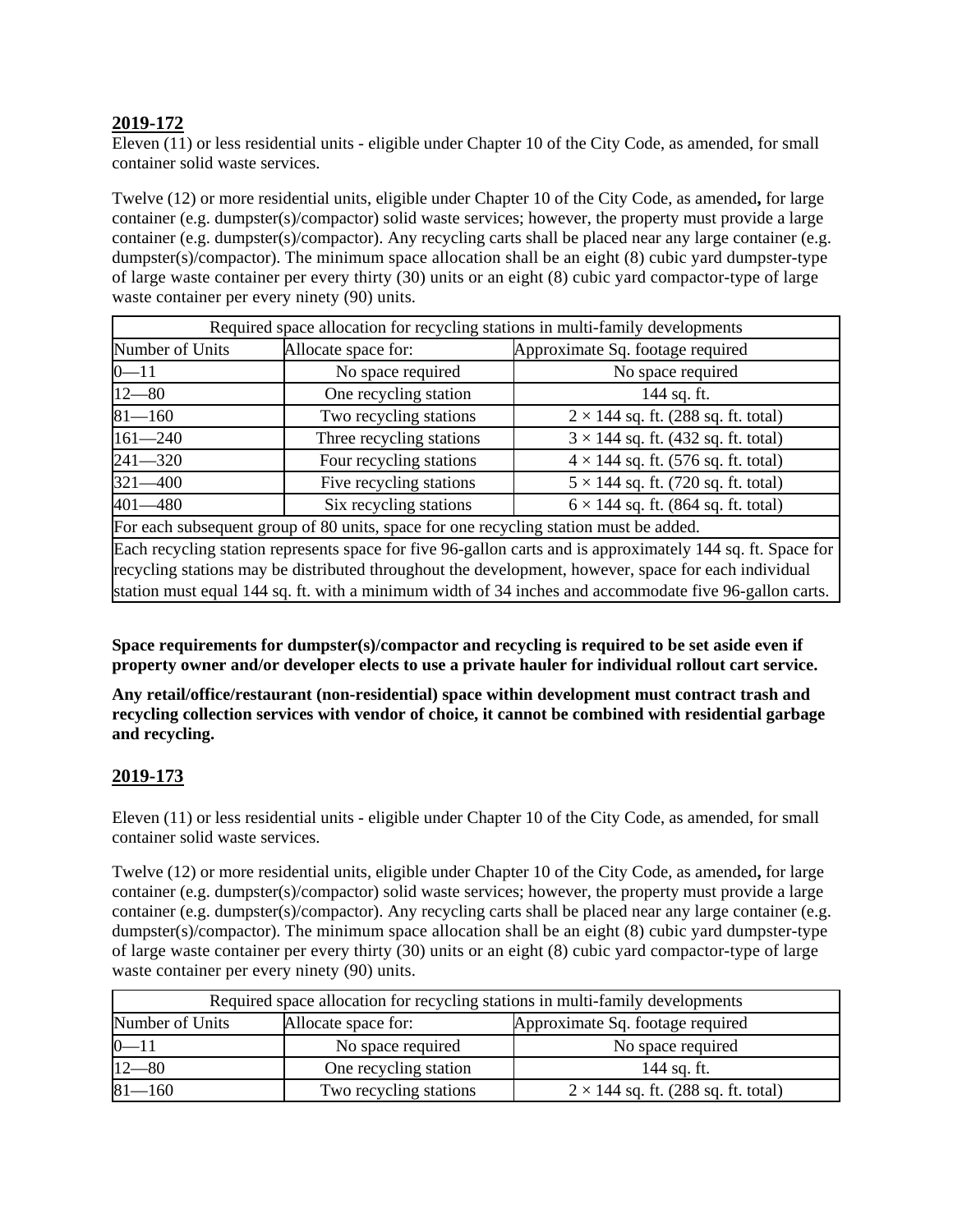| Required space allocation for recycling stations in multi-family developments         |                          |                                            |  |
|---------------------------------------------------------------------------------------|--------------------------|--------------------------------------------|--|
| Number of Units                                                                       | Allocate space for:      | Approximate Sq. footage required           |  |
| $161 - 240$                                                                           | Three recycling stations | $3 \times 144$ sq. ft. (432 sq. ft. total) |  |
| $241 - 320$                                                                           | Four recycling stations  | $4 \times 144$ sq. ft. (576 sq. ft. total) |  |
| $321 - 400$                                                                           | Five recycling stations  | $5 \times 144$ sq. ft. (720 sq. ft. total) |  |
| $401 - 480$<br>Six recycling stations<br>$6 \times 144$ sq. ft. (864 sq. ft. total)   |                          |                                            |  |
| For each subsequent group of 80 units, space for one recycling station must be added. |                          |                                            |  |

Each recycling station represents space for five 96-gallon carts and is approximately 144 sq. ft. Space for recycling stations may be distributed throughout the development, however, space for each individual station must equal 144 sq. ft. with a minimum width of 34 inches and accommodate five 96-gallon carts.

**Space requirements for dumpster(s)/compactor and recycling is required to be set aside even if property owner and/or developer elects to use a private hauler for individual rollout cart service.**

**Any retail/office/restaurant (non-residential) space within development must contract trash and recycling collection services with vendor of choice, it cannot be combined with residential garbage and recycling.** 

# **2019-174**

Eleven (11) or less residential units - eligible under Chapter 10 of the City Code, as amended, for small container solid waste services.

Twelve (12) or more residential units, eligible under Chapter 10 of the City Code, as amended**,** for large container (e.g. dumpster(s)/compactor) solid waste services; however, the property must provide a large container (e.g. dumpster(s)/compactor). Any recycling carts shall be placed near any large container (e.g. dumpster(s)/compactor). The minimum space allocation shall be an eight  $(8)$  cubic yard dumpster-type of large waste container per every thirty (30) units or an eight (8) cubic yard compactor-type of large waste container per every ninety (90) units.

| Required space allocation for recycling stations in multi-family developments                               |                          |                                            |  |
|-------------------------------------------------------------------------------------------------------------|--------------------------|--------------------------------------------|--|
| Number of Units                                                                                             | Allocate space for:      | Approximate Sq. footage required           |  |
| $0 - 11$                                                                                                    | No space required        | No space required                          |  |
| $12 - 80$                                                                                                   | One recycling station    | 144 sq. ft.                                |  |
| $81 - 160$                                                                                                  | Two recycling stations   | $2 \times 144$ sq. ft. (288 sq. ft. total) |  |
| $161 - 240$                                                                                                 | Three recycling stations | $3 \times 144$ sq. ft. (432 sq. ft. total) |  |
| $241 - 320$                                                                                                 | Four recycling stations  | $4 \times 144$ sq. ft. (576 sq. ft. total) |  |
| $321 - 400$                                                                                                 | Five recycling stations  | $5 \times 144$ sq. ft. (720 sq. ft. total) |  |
| $401 - 480$                                                                                                 | Six recycling stations   | $6 \times 144$ sq. ft. (864 sq. ft. total) |  |
| For each subsequent group of 80 units, space for one recycling station must be added.                       |                          |                                            |  |
| Each recycling station represents space for five 96-gallon carts and is approximately 144 sq. ft. Space for |                          |                                            |  |
| recycling stations may be distributed throughout the development, however, space for each individual        |                          |                                            |  |
| station must equal 144 sq. ft. with a minimum width of 34 inches and accommodate five 96-gallon carts.      |                          |                                            |  |

**Space requirements for dumpster(s)/compactor and recycling is required to be set aside even if property owner and/or developer elects to use a private hauler for individual rollout cart service.**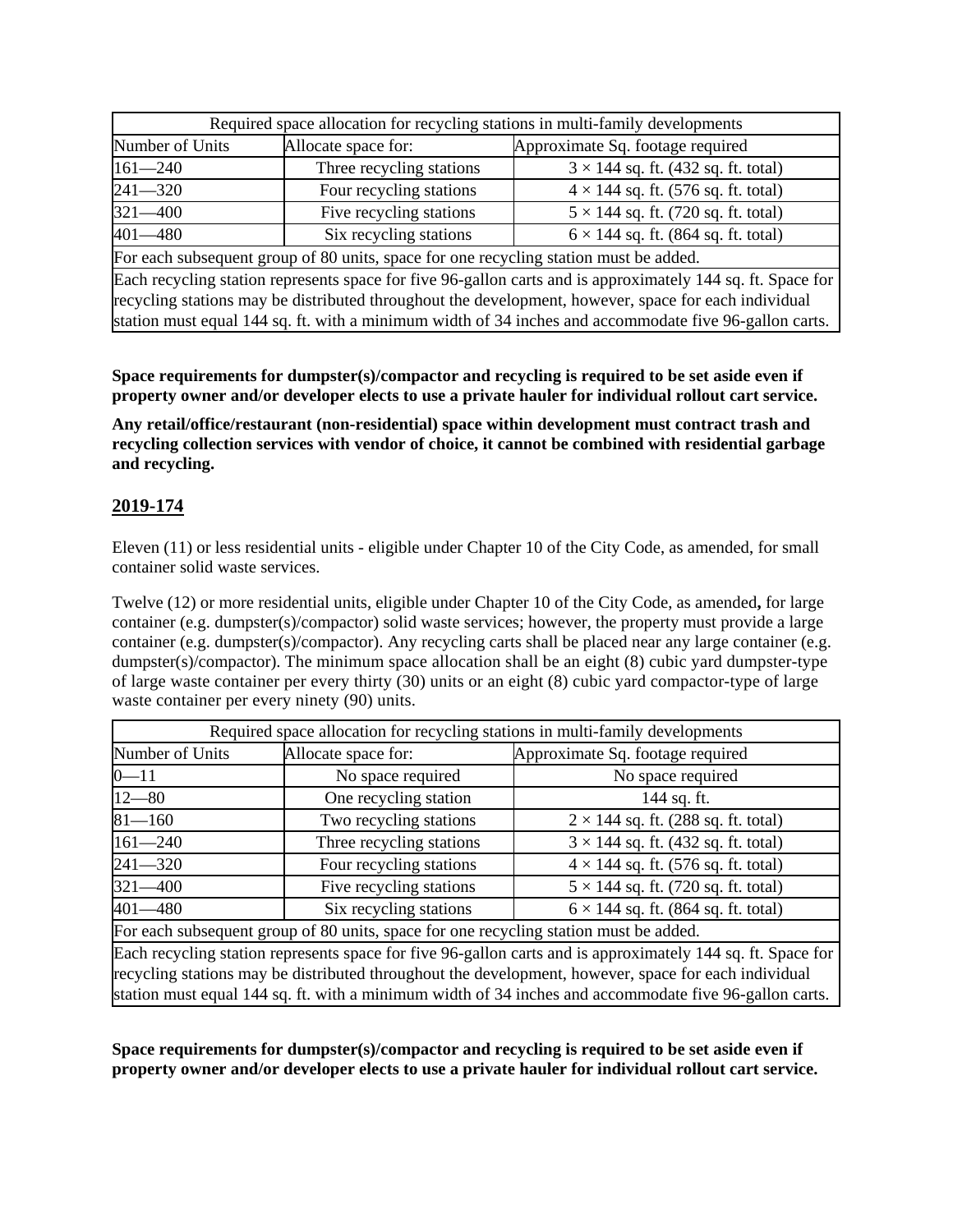**Any retail/office/restaurant (non-residential) space within development must contract trash and recycling collection services with vendor of choice, it cannot be combined with residential garbage and recycling.** 

# **2019-175**

Eleven (11) or less residential units - eligible under Chapter 10 of the City Code, as amended, for small container solid waste services.

Twelve (12) or more residential units, eligible under Chapter 10 of the City Code, as amended**,** for large container (e.g. dumpster(s)/compactor) solid waste services; however, the property must provide a large container (e.g. dumpster(s)/compactor). Any recycling carts shall be placed near any large container (e.g. dumpster(s)/compactor). The minimum space allocation shall be an eight (8) cubic yard dumpster-type of large waste container per every thirty (30) units or an eight (8) cubic yard compactor-type of large waste container per every ninety (90) units.

|                                                                                                             | Required space allocation for recycling stations in multi-family developments |                                            |  |  |
|-------------------------------------------------------------------------------------------------------------|-------------------------------------------------------------------------------|--------------------------------------------|--|--|
| Number of Units                                                                                             | Allocate space for:                                                           | Approximate Sq. footage required           |  |  |
| $0 - 11$                                                                                                    | No space required                                                             | No space required                          |  |  |
| $12 - 80$                                                                                                   | One recycling station                                                         | 144 sq. ft.                                |  |  |
| $81 - 160$                                                                                                  | Two recycling stations                                                        | $2 \times 144$ sq. ft. (288 sq. ft. total) |  |  |
| $161 - 240$                                                                                                 | Three recycling stations                                                      | $3 \times 144$ sq. ft. (432 sq. ft. total) |  |  |
| $241 - 320$                                                                                                 | Four recycling stations                                                       | $4 \times 144$ sq. ft. (576 sq. ft. total) |  |  |
| $321 - 400$                                                                                                 | Five recycling stations                                                       | $5 \times 144$ sq. ft. (720 sq. ft. total) |  |  |
| $401 - 480$                                                                                                 | Six recycling stations                                                        | $6 \times 144$ sq. ft. (864 sq. ft. total) |  |  |
| For each subsequent group of 80 units, space for one recycling station must be added.                       |                                                                               |                                            |  |  |
| Each recycling station represents space for five 96-gallon carts and is approximately 144 sq. ft. Space for |                                                                               |                                            |  |  |
| recycling stations may be distributed throughout the development, however, space for each individual        |                                                                               |                                            |  |  |
| station must equal 144 sq. ft. with a minimum width of 34 inches and accommodate five 96-gallon carts.      |                                                                               |                                            |  |  |

**Space requirements for dumpster(s)/compactor and recycling is required to be set aside even if property owner and/or developer elects to use a private hauler for individual rollout cart service.**

**Any retail/office/restaurant (non-residential) space within development must contract trash and recycling collection services with vendor of choice, it cannot be combined with residential garbage and recycling.** 

# **2019-176**

Eleven (11) or less residential units - eligible under Chapter 10 of the City Code, as amended, for small container solid waste services.

Twelve (12) or more residential units, eligible under Chapter 10 of the City Code, as amended**,** for large container (e.g. dumpster(s)/compactor) solid waste services; however, the property must provide a large container (e.g. dumpster(s)/compactor). Any recycling carts shall be placed near any large container (e.g. dumpster(s)/compactor). The minimum space allocation shall be an eight (8) cubic yard dumpster-type of large waste container per every thirty (30) units or an eight (8) cubic yard compactor-type of large waste container per every ninety (90) units.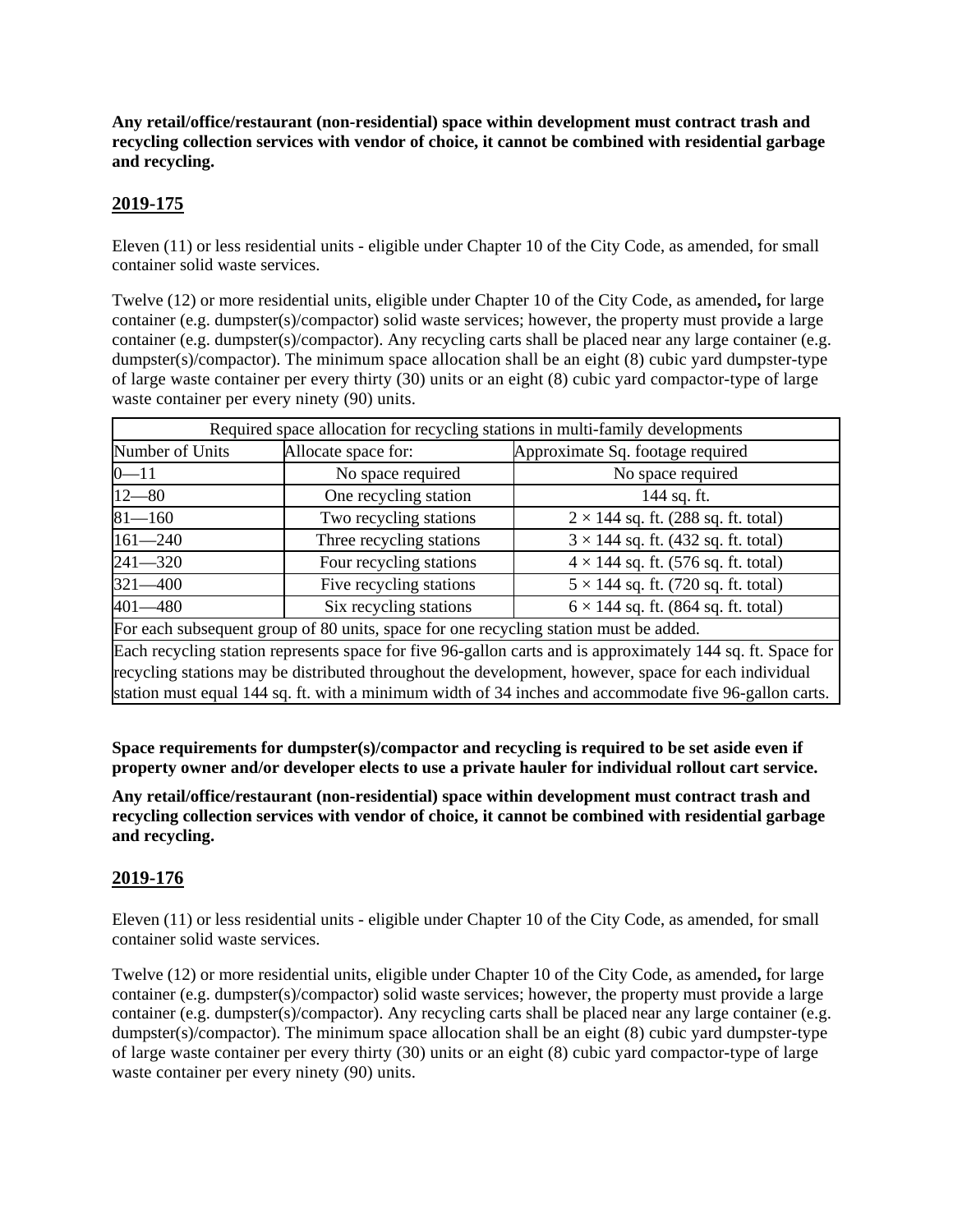| Required space allocation for recycling stations in multi-family developments         |                          |                                            |
|---------------------------------------------------------------------------------------|--------------------------|--------------------------------------------|
| Number of Units                                                                       | Allocate space for:      | Approximate Sq. footage required           |
| $0 - 11$                                                                              | No space required        | No space required                          |
| $12 - 80$                                                                             | One recycling station    | 144 sq. ft.                                |
| $81 - 160$                                                                            | Two recycling stations   | $2 \times 144$ sq. ft. (288 sq. ft. total) |
| $161 - 240$                                                                           | Three recycling stations | $3 \times 144$ sq. ft. (432 sq. ft. total) |
| $241 - 320$                                                                           | Four recycling stations  | $4 \times 144$ sq. ft. (576 sq. ft. total) |
| $321 - 400$                                                                           | Five recycling stations  | $5 \times 144$ sq. ft. (720 sq. ft. total) |
| 401-480                                                                               | Six recycling stations   | $6 \times 144$ sq. ft. (864 sq. ft. total) |
| For each subsequent group of 80 units, space for one recycling station must be added. |                          |                                            |

Each recycling station represents space for five 96-gallon carts and is approximately 144 sq. ft. Space for recycling stations may be distributed throughout the development, however, space for each individual station must equal 144 sq. ft. with a minimum width of 34 inches and accommodate five 96-gallon carts.

**Space requirements for dumpster(s)/compactor and recycling is required to be set aside even if property owner and/or developer elects to use a private hauler for individual rollout cart service.**

**Any retail/office/restaurant (non-residential) space within development must contract trash and recycling collection services with vendor of choice, it cannot be combined with residential garbage and recycling.** 

# **2019-177**

Eleven (11) or less residential units - eligible under Chapter 10 of the City Code, as amended, for small container solid waste services.

Twelve (12) or more residential units, eligible under Chapter 10 of the City Code, as amended**,** for large container (e.g. dumpster(s)/compactor) solid waste services; however, the property must provide a large container (e.g. dumpster(s)/compactor). Any recycling carts shall be placed near any large container (e.g. dumpster(s)/compactor). The minimum space allocation shall be an eight (8) cubic yard dumpster-type of large waste container per every thirty (30) units or an eight (8) cubic yard compactor-type of large waste container per every ninety (90) units.

| Required space allocation for recycling stations in multi-family developments                               |                          |                                            |  |
|-------------------------------------------------------------------------------------------------------------|--------------------------|--------------------------------------------|--|
| Number of Units                                                                                             | Allocate space for:      | Approximate Sq. footage required           |  |
| $0 - 11$                                                                                                    | No space required        | No space required                          |  |
| $12 - 80$                                                                                                   | One recycling station    | 144 sq. ft.                                |  |
| $81 - 160$                                                                                                  | Two recycling stations   | $2 \times 144$ sq. ft. (288 sq. ft. total) |  |
| $161 - 240$                                                                                                 | Three recycling stations | $3 \times 144$ sq. ft. (432 sq. ft. total) |  |
| $241 - 320$                                                                                                 | Four recycling stations  | $4 \times 144$ sq. ft. (576 sq. ft. total) |  |
| $321 - 400$                                                                                                 | Five recycling stations  | $5 \times 144$ sq. ft. (720 sq. ft. total) |  |
| $401 - 480$                                                                                                 | Six recycling stations   | $6 \times 144$ sq. ft. (864 sq. ft. total) |  |
| For each subsequent group of 80 units, space for one recycling station must be added.                       |                          |                                            |  |
| Each recycling station represents space for five 96-gallon carts and is approximately 144 sq. ft. Space for |                          |                                            |  |
| recycling stations may be distributed throughout the development, however, space for each individual        |                          |                                            |  |
| station must equal 144 sq. ft. with a minimum width of 34 inches and accommodate five 96-gallon carts.      |                          |                                            |  |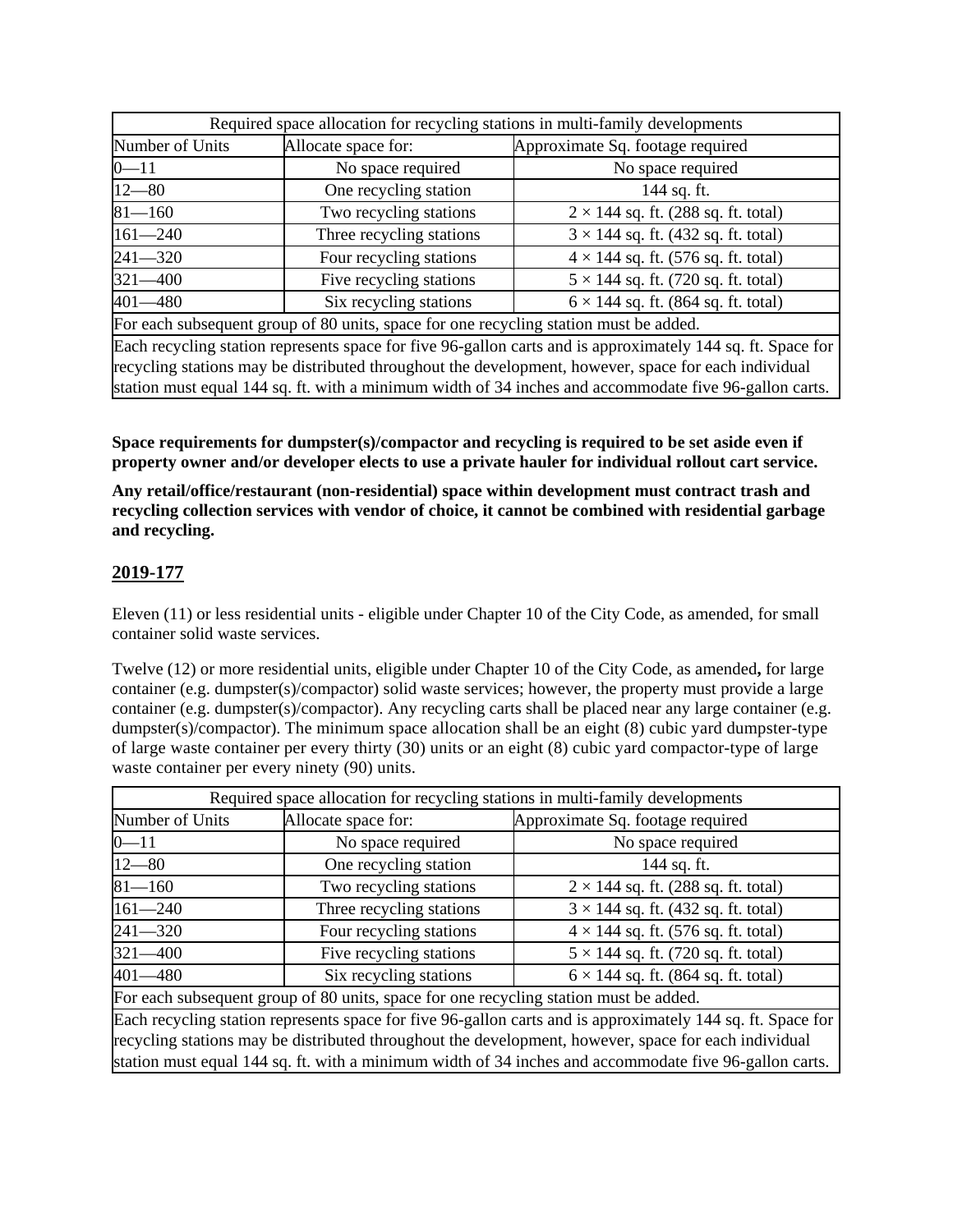**Space requirements for dumpster(s)/compactor and recycling is required to be set aside even if property owner and/or developer elects to use a private hauler for individual rollout cart service.**

**Any retail/office/restaurant (non-residential) space within development must contract trash and recycling collection services with vendor of choice, it cannot be combined with residential garbage and recycling.** 

### **2019-178**

Eleven (11) or less residential units - eligible under Chapter 10 of the City Code, as amended, for small container solid waste services.

Twelve (12) or more residential units, eligible under Chapter 10 of the City Code, as amended**,** for large container (e.g. dumpster(s)/compactor) solid waste services; however, the property must provide a large container (e.g. dumpster(s)/compactor). Any recycling carts shall be placed near any large container (e.g. dumpster(s)/compactor). The minimum space allocation shall be an eight (8) cubic yard dumpster-type of large waste container per every thirty (30) units or an eight (8) cubic yard compactor-type of large waste container per every ninety (90) units.

| Required space allocation for recycling stations in multi-family developments                               |                          |                                            |  |
|-------------------------------------------------------------------------------------------------------------|--------------------------|--------------------------------------------|--|
| Number of Units                                                                                             | Allocate space for:      | Approximate Sq. footage required           |  |
| $0 - 11$                                                                                                    | No space required        | No space required                          |  |
| $12 - 80$                                                                                                   | One recycling station    | 144 sq. ft.                                |  |
| $81 - 160$                                                                                                  | Two recycling stations   | $2 \times 144$ sq. ft. (288 sq. ft. total) |  |
| $161 - 240$                                                                                                 | Three recycling stations | $3 \times 144$ sq. ft. (432 sq. ft. total) |  |
| $241 - 320$                                                                                                 | Four recycling stations  | $4 \times 144$ sq. ft. (576 sq. ft. total) |  |
| $321 - 400$                                                                                                 | Five recycling stations  | $5 \times 144$ sq. ft. (720 sq. ft. total) |  |
| $401 - 480$                                                                                                 | Six recycling stations   | $6 \times 144$ sq. ft. (864 sq. ft. total) |  |
| For each subsequent group of 80 units, space for one recycling station must be added.                       |                          |                                            |  |
| Each recycling station represents space for five 96-gallon carts and is approximately 144 sq. ft. Space for |                          |                                            |  |
| recycling stations may be distributed throughout the development, however, space for each individual        |                          |                                            |  |
| station must equal 144 sq. ft. with a minimum width of 34 inches and accommodate five 96-gallon carts.      |                          |                                            |  |

**Space requirements for dumpster(s)/compactor and recycling is required to be set aside even if property owner and/or developer elects to use a private hauler for individual rollout cart service.**

**Any retail/office/restaurant (non-residential) space within development must contract trash and recycling collection services with vendor of choice, it cannot be combined with residential garbage and recycling.** 

### **2019-179**

Eleven (11) or less residential units - eligible under Chapter 10 of the City Code, as amended, for small container solid waste services.

Twelve (12) or more residential units, eligible under Chapter 10 of the City Code, as amended**,** for large container (e.g. dumpster(s)/compactor) solid waste services; however, the property must provide a large container (e.g. dumpster(s)/compactor). Any recycling carts shall be placed near any large container (e.g. dumpster(s)/compactor). The minimum space allocation shall be an eight  $(8)$  cubic yard dumpster-type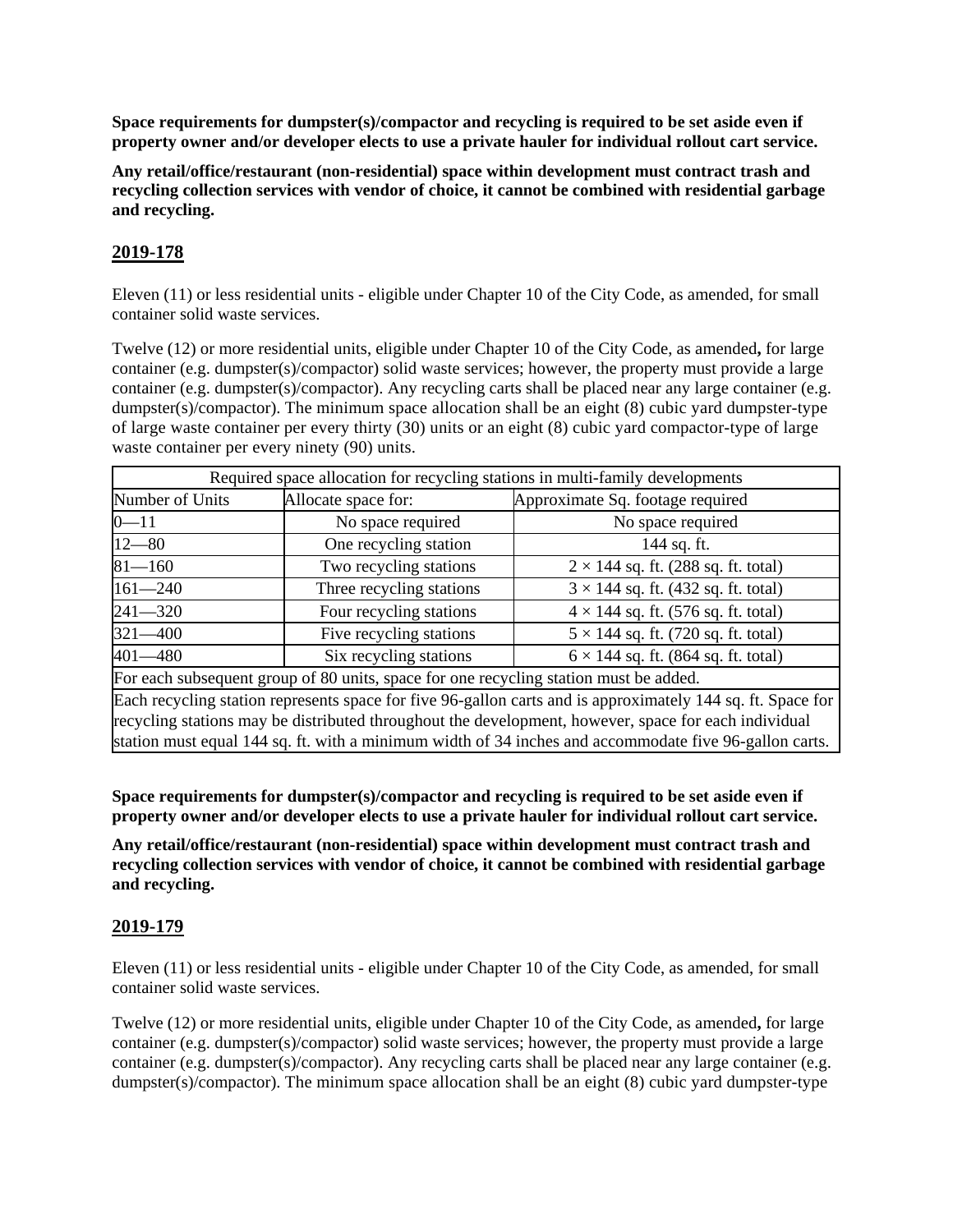of large waste container per every thirty (30) units or an eight (8) cubic yard compactor-type of large waste container per every ninety (90) units.

| Required space allocation for recycling stations in multi-family developments                               |                          |                                            |  |
|-------------------------------------------------------------------------------------------------------------|--------------------------|--------------------------------------------|--|
| Number of Units                                                                                             | Allocate space for:      | Approximate Sq. footage required           |  |
| $0 - 11$                                                                                                    | No space required        | No space required                          |  |
| $12 - 80$                                                                                                   | One recycling station    | 144 sq. ft.                                |  |
| $81 - 160$                                                                                                  | Two recycling stations   | $2 \times 144$ sq. ft. (288 sq. ft. total) |  |
| $161 - 240$                                                                                                 | Three recycling stations | $3 \times 144$ sq. ft. (432 sq. ft. total) |  |
| $241 - 320$                                                                                                 | Four recycling stations  | $4 \times 144$ sq. ft. (576 sq. ft. total) |  |
| $321 - 400$                                                                                                 | Five recycling stations  | $5 \times 144$ sq. ft. (720 sq. ft. total) |  |
| $401 - 480$                                                                                                 | Six recycling stations   | $6 \times 144$ sq. ft. (864 sq. ft. total) |  |
| For each subsequent group of 80 units, space for one recycling station must be added.                       |                          |                                            |  |
| Each recycling station represents space for five 96-gallon carts and is approximately 144 sq. ft. Space for |                          |                                            |  |
| recycling stations may be distributed throughout the development, however, space for each individual        |                          |                                            |  |
| station must equal 144 sq. ft. with a minimum width of 34 inches and accommodate five 96-gallon carts.      |                          |                                            |  |

**Space requirements for dumpster(s)/compactor and recycling is required to be set aside even if property owner and/or developer elects to use a private hauler for individual rollout cart service.**

**Any retail/office/restaurant (non-residential) space within development must contract trash and recycling collection services with vendor of choice, it cannot be combined with residential garbage and recycling.** 

#### **2019-180**

Eleven (11) or less residential units - eligible under Chapter 10 of the City Code, as amended, for small container solid waste services.

Twelve (12) or more residential units, eligible under Chapter 10 of the City Code, as amended**,** for large container (e.g. dumpster(s)/compactor) solid waste services; however, the property must provide a large container (e.g. dumpster(s)/compactor). Any recycling carts shall be placed near any large container (e.g. dumpster(s)/compactor). The minimum space allocation shall be an eight (8) cubic yard dumpster-type of large waste container per every thirty (30) units or an eight (8) cubic yard compactor-type of large waste container per every ninety (90) units.

| Required space allocation for recycling stations in multi-family developments         |                          |                                            |  |
|---------------------------------------------------------------------------------------|--------------------------|--------------------------------------------|--|
| Number of Units                                                                       | Allocate space for:      | Approximate Sq. footage required           |  |
| $0 - 11$                                                                              | No space required        | No space required                          |  |
| $12 - 80$                                                                             | One recycling station    | 144 sq. ft.                                |  |
| $81 - 160$                                                                            | Two recycling stations   | $2 \times 144$ sq. ft. (288 sq. ft. total) |  |
| $161 - 240$                                                                           | Three recycling stations | $3 \times 144$ sq. ft. (432 sq. ft. total) |  |
| $241 - 320$                                                                           | Four recycling stations  | $4 \times 144$ sq. ft. (576 sq. ft. total) |  |
| $321 - 400$                                                                           | Five recycling stations  | $5 \times 144$ sq. ft. (720 sq. ft. total) |  |
| $401 - 480$                                                                           | Six recycling stations   | $6 \times 144$ sq. ft. (864 sq. ft. total) |  |
| For each subsequent group of 80 units, space for one recycling station must be added. |                          |                                            |  |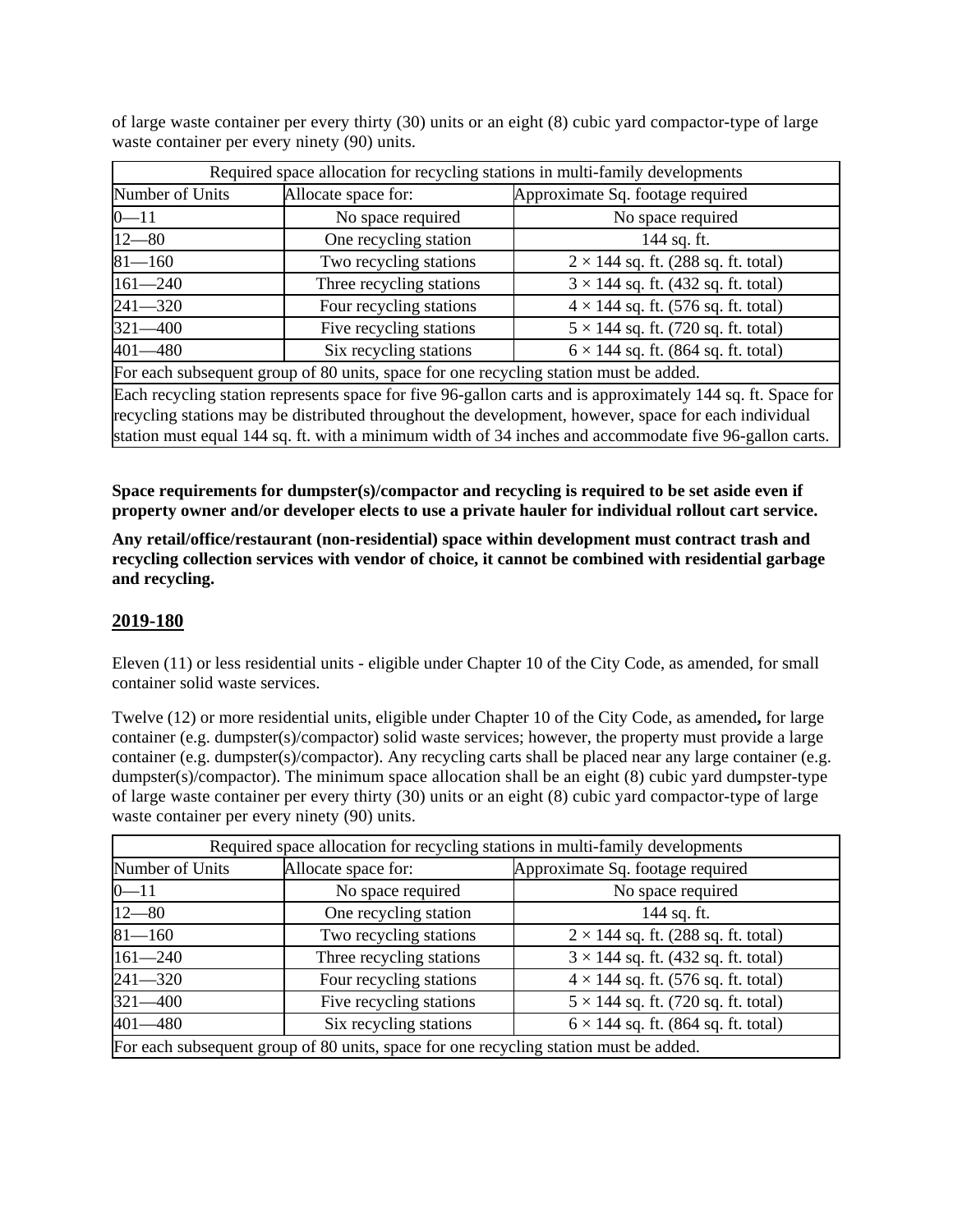| Required space allocation for recycling stations in multi-family developments                               |                     |                                  |
|-------------------------------------------------------------------------------------------------------------|---------------------|----------------------------------|
| Number of Units                                                                                             | Allocate space for: | Approximate Sq. footage required |
| Each recycling station represents space for five 96-gallon carts and is approximately 144 sq. ft. Space for |                     |                                  |
| recycling stations may be distributed throughout the development, however, space for each individual        |                     |                                  |
| station must equal 144 sq. ft. with a minimum width of 34 inches and accommodate five 96-gallon carts.      |                     |                                  |

**Space requirements for dumpster(s)/compactor and recycling is required to be set aside even if property owner and/or developer elects to use a private hauler for individual rollout cart service.**

**Any retail/office/restaurant (non-residential) space within development must contract trash and recycling collection services with vendor of choice, it cannot be combined with residential garbage and recycling.** 

#### **2019-181**

Eleven (11) or less residential units - eligible under Chapter 10 of the City Code, as amended, for small container solid waste services.

Twelve (12) or more residential units, eligible under Chapter 10 of the City Code, as amended**,** for large container (e.g. dumpster(s)/compactor) solid waste services; however, the property must provide a large container (e.g. dumpster(s)/compactor). Any recycling carts shall be placed near any large container (e.g. dumpster(s)/compactor). The minimum space allocation shall be an eight  $(8)$  cubic yard dumpster-type of large waste container per every thirty (30) units or an eight (8) cubic yard compactor-type of large waste container per every ninety (90) units.

| Required space allocation for recycling stations in multi-family developments                               |                          |                                            |
|-------------------------------------------------------------------------------------------------------------|--------------------------|--------------------------------------------|
| Number of Units                                                                                             | Allocate space for:      | Approximate Sq. footage required           |
| $0 - 11$                                                                                                    | No space required        | No space required                          |
| $12 - 80$                                                                                                   | One recycling station    | 144 sq. ft.                                |
| $81 - 160$                                                                                                  | Two recycling stations   | $2 \times 144$ sq. ft. (288 sq. ft. total) |
| $161 - 240$                                                                                                 | Three recycling stations | $3 \times 144$ sq. ft. (432 sq. ft. total) |
| $241 - 320$                                                                                                 | Four recycling stations  | $4 \times 144$ sq. ft. (576 sq. ft. total) |
| $321 - 400$                                                                                                 | Five recycling stations  | $5 \times 144$ sq. ft. (720 sq. ft. total) |
| $401 - 480$                                                                                                 | Six recycling stations   | $6 \times 144$ sq. ft. (864 sq. ft. total) |
| For each subsequent group of 80 units, space for one recycling station must be added.                       |                          |                                            |
| Each recycling station represents space for five 06 gallon carts and is approximately 144 sq. ft. Space for |                          |                                            |

Each recycling station represents space for five 96-gallon carts and is approximately 144 sq. ft. Space for recycling stations may be distributed throughout the development, however, space for each individual station must equal 144 sq. ft. with a minimum width of 34 inches and accommodate five 96-gallon carts.

**Space requirements for dumpster(s)/compactor and recycling is required to be set aside even if property owner and/or developer elects to use a private hauler for individual rollout cart service.**

**Any retail/office/restaurant (non-residential) space within development must contract trash and recycling collection services with vendor of choice, it cannot be combined with residential garbage and recycling.**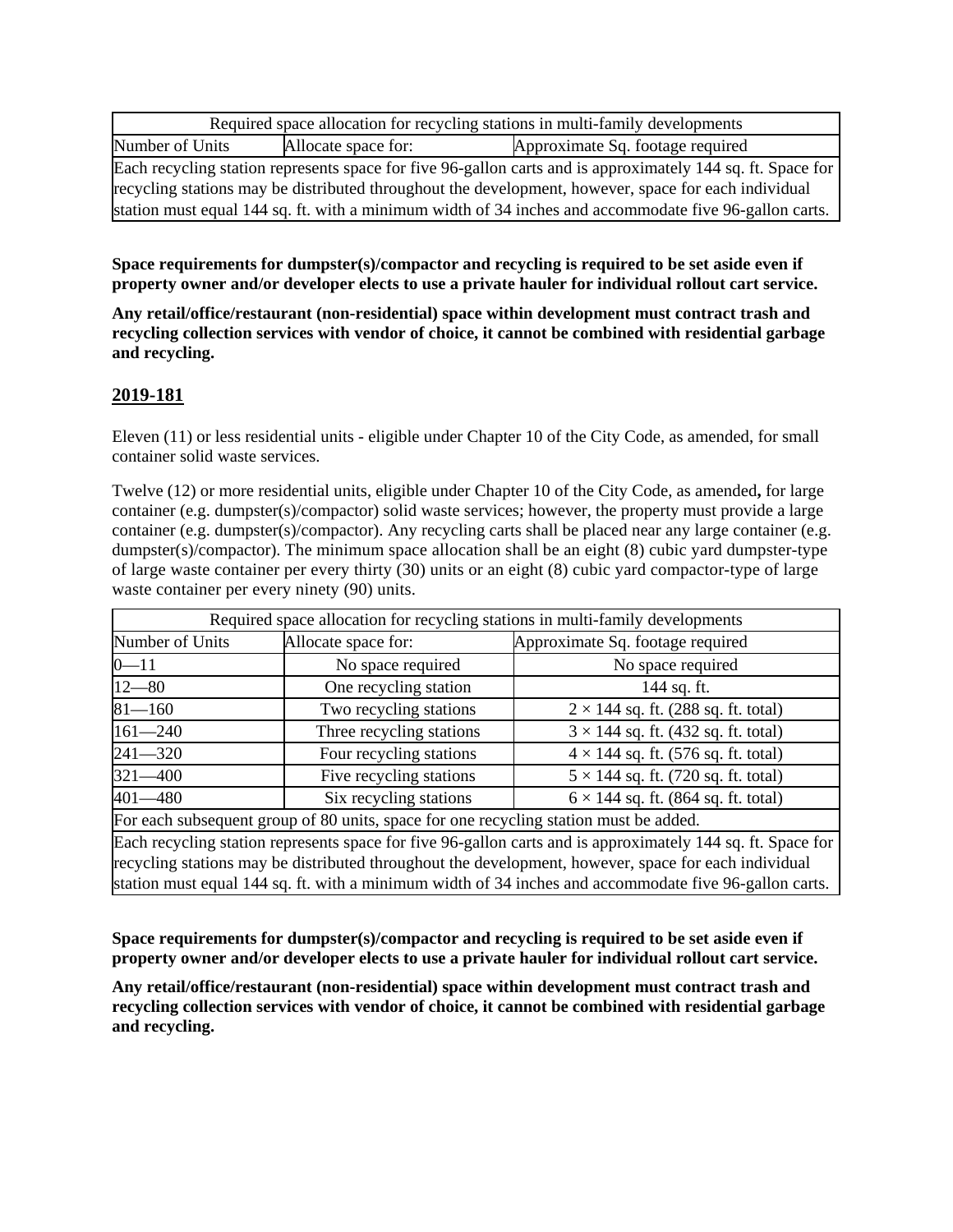# **2019-182**

Eleven (11) or less residential units - eligible under Chapter 10 of the City Code, as amended, for small container solid waste services.

Twelve (12) or more residential units, eligible under Chapter 10 of the City Code, as amended**,** for large container (e.g. dumpster(s)/compactor) solid waste services; however, the property must provide a large container (e.g. dumpster(s)/compactor). Any recycling carts shall be placed near any large container (e.g. dumpster(s)/compactor). The minimum space allocation shall be an eight (8) cubic yard dumpster-type of large waste container per every thirty (30) units or an eight (8) cubic yard compactor-type of large waste container per every ninety (90) units.

| Required space allocation for recycling stations in multi-family developments                               |                          |                                            |
|-------------------------------------------------------------------------------------------------------------|--------------------------|--------------------------------------------|
| Number of Units                                                                                             | Allocate space for:      | Approximate Sq. footage required           |
| $0 - 11$                                                                                                    | No space required        | No space required                          |
| $12 - 80$                                                                                                   | One recycling station    | 144 sq. ft.                                |
| $81 - 160$                                                                                                  | Two recycling stations   | $2 \times 144$ sq. ft. (288 sq. ft. total) |
| $161 - 240$                                                                                                 | Three recycling stations | $3 \times 144$ sq. ft. (432 sq. ft. total) |
| $241 - 320$                                                                                                 | Four recycling stations  | $4 \times 144$ sq. ft. (576 sq. ft. total) |
| $321 - 400$                                                                                                 | Five recycling stations  | $5 \times 144$ sq. ft. (720 sq. ft. total) |
| 401-480                                                                                                     | Six recycling stations   | $6 \times 144$ sq. ft. (864 sq. ft. total) |
| For each subsequent group of 80 units, space for one recycling station must be added.                       |                          |                                            |
| Each recycling station represents space for five 96-gallon carts and is approximately 144 sq. ft. Space for |                          |                                            |
| recycling stations may be distributed throughout the development, however, space for each individual        |                          |                                            |
| station must equal 144 sq. ft. with a minimum width of 34 inches and accommodate five 96-gallon carts.      |                          |                                            |

**Space requirements for dumpster(s)/compactor and recycling is required to be set aside even if property owner and/or developer elects to use a private hauler for individual rollout cart service.**

**Any retail/office/restaurant (non-residential) space within development must contract trash and recycling collection services with vendor of choice, it cannot be combined with residential garbage and recycling.** 

### **2019-183**

Eleven (11) or less residential units - eligible under Chapter 10 of the City Code, as amended, for small container solid waste services.

Twelve (12) or more residential units, eligible under Chapter 10 of the City Code, as amended**,** for large container (e.g. dumpster(s)/compactor) solid waste services; however, the property must provide a large container (e.g. dumpster(s)/compactor). Any recycling carts shall be placed near any large container (e.g. dumpster(s)/compactor). The minimum space allocation shall be an eight (8) cubic yard dumpster-type of large waste container per every thirty (30) units or an eight (8) cubic yard compactor-type of large waste container per every ninety (90) units.

| Required space allocation for recycling stations in multi-family developments |                       |                                  |  |
|-------------------------------------------------------------------------------|-----------------------|----------------------------------|--|
| Number of Units                                                               | Allocate space for:   | Approximate Sq. footage required |  |
| $0 - 11$                                                                      | No space required     | No space required                |  |
| $12 - 80$                                                                     | One recycling station | 144 sa. ft.                      |  |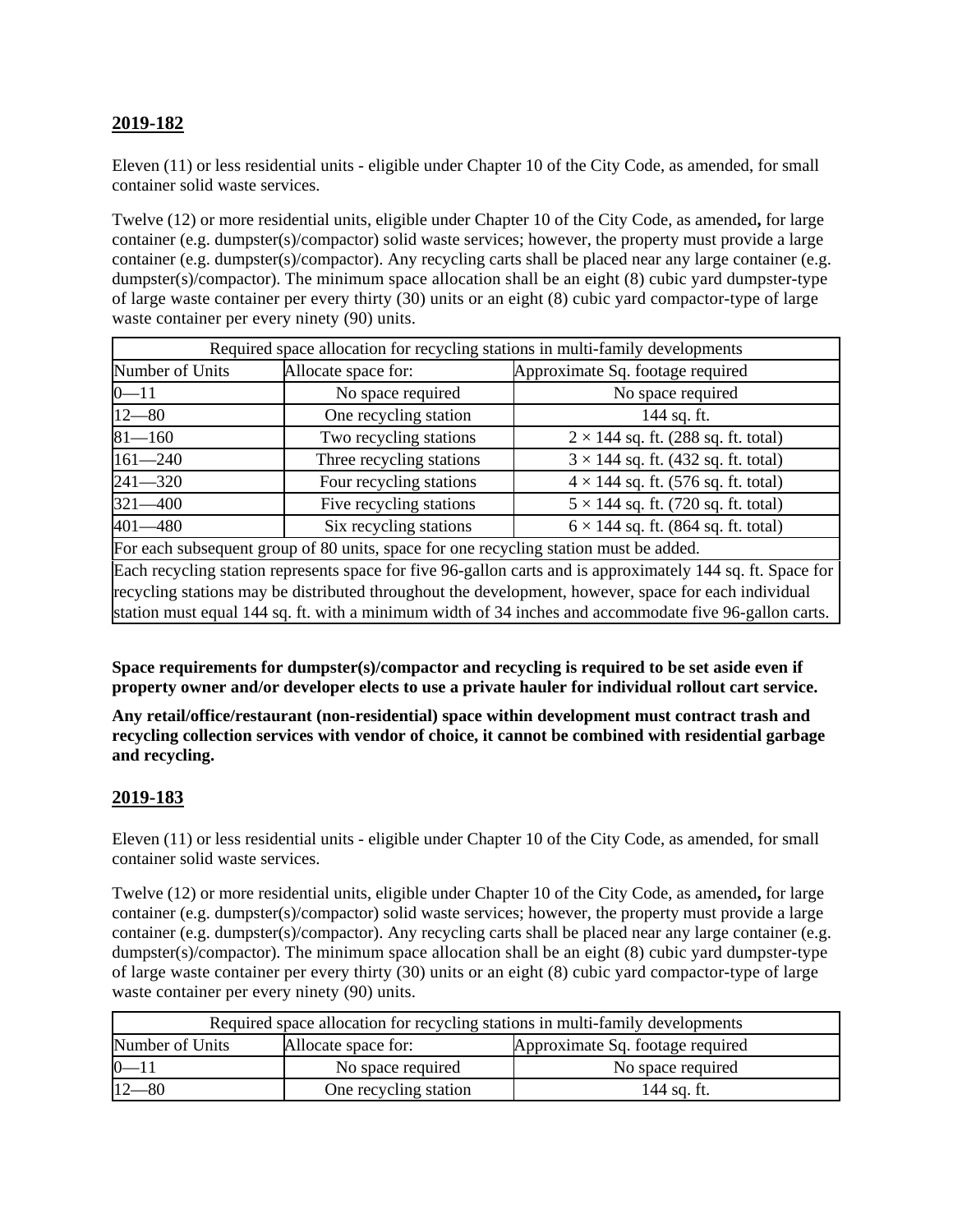| Required space allocation for recycling stations in multi-family developments                               |                          |                                            |
|-------------------------------------------------------------------------------------------------------------|--------------------------|--------------------------------------------|
| Number of Units                                                                                             | Allocate space for:      | Approximate Sq. footage required           |
| $81 - 160$                                                                                                  | Two recycling stations   | $2 \times 144$ sq. ft. (288 sq. ft. total) |
| $161 - 240$                                                                                                 | Three recycling stations | $3 \times 144$ sq. ft. (432 sq. ft. total) |
| $241 - 320$                                                                                                 | Four recycling stations  | $4 \times 144$ sq. ft. (576 sq. ft. total) |
| $321 - 400$                                                                                                 | Five recycling stations  | $5 \times 144$ sq. ft. (720 sq. ft. total) |
| $401 - 480$                                                                                                 | Six recycling stations   | $6 \times 144$ sq. ft. (864 sq. ft. total) |
| For each subsequent group of 80 units, space for one recycling station must be added.                       |                          |                                            |
| Each recycling station represents space for five 96-gallon carts and is approximately 144 sq. ft. Space for |                          |                                            |

recycling stations may be distributed throughout the development, however, space for each individual station must equal 144 sq. ft. with a minimum width of 34 inches and accommodate five 96-gallon carts.

**Space requirements for dumpster(s)/compactor and recycling is required to be set aside even if property owner and/or developer elects to use a private hauler for individual rollout cart service.**

**Any retail/office/restaurant (non-residential) space within development must contract trash and recycling collection services with vendor of choice, it cannot be combined with residential garbage and recycling.** 

# **2019-184**

Eleven (11) or less residential units - eligible under Chapter 10 of the City Code, as amended, for small container solid waste services.

Twelve (12) or more residential units, eligible under Chapter 10 of the City Code, as amended**,** for large container (e.g. dumpster(s)/compactor) solid waste services; however, the property must provide a large container (e.g. dumpster(s)/compactor). Any recycling carts shall be placed near any large container (e.g. dumpster(s)/compactor). The minimum space allocation shall be an eight (8) cubic yard dumpster-type of large waste container per every thirty (30) units or an eight (8) cubic yard compactor-type of large waste container per every ninety (90) units.

| Required space allocation for recycling stations in multi-family developments                               |                          |                                            |
|-------------------------------------------------------------------------------------------------------------|--------------------------|--------------------------------------------|
| Number of Units                                                                                             | Allocate space for:      | Approximate Sq. footage required           |
| $0 - 11$                                                                                                    | No space required        | No space required                          |
| $12 - 80$                                                                                                   | One recycling station    | 144 sq. ft.                                |
| $81 - 160$                                                                                                  | Two recycling stations   | $2 \times 144$ sq. ft. (288 sq. ft. total) |
| $161 - 240$                                                                                                 | Three recycling stations | $3 \times 144$ sq. ft. (432 sq. ft. total) |
| $241 - 320$                                                                                                 | Four recycling stations  | $4 \times 144$ sq. ft. (576 sq. ft. total) |
| $321 - 400$                                                                                                 | Five recycling stations  | $5 \times 144$ sq. ft. (720 sq. ft. total) |
| $401 - 480$                                                                                                 | Six recycling stations   | $6 \times 144$ sq. ft. (864 sq. ft. total) |
| For each subsequent group of 80 units, space for one recycling station must be added.                       |                          |                                            |
| Each recycling station represents space for five 96-gallon carts and is approximately 144 sq. ft. Space for |                          |                                            |
| recycling stations may be distributed throughout the development, however, space for each individual        |                          |                                            |
| station must equal 144 sq. ft. with a minimum width of 34 inches and accommodate five 96-gallon carts.      |                          |                                            |

**Space requirements for dumpster(s)/compactor and recycling is required to be set aside even if property owner and/or developer elects to use a private hauler for individual rollout cart service.**